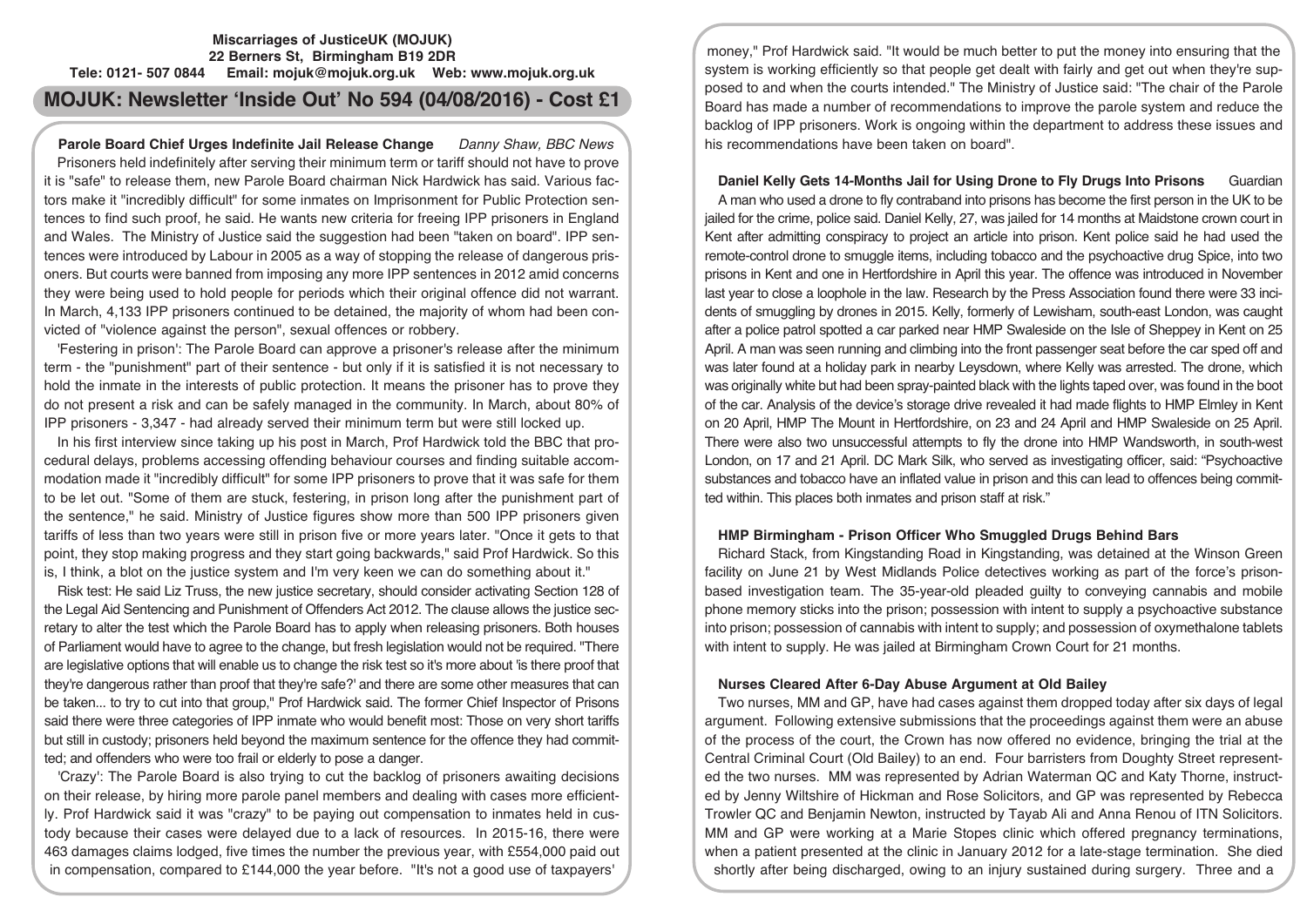half years later her surgeon, and two nurses providing post-surgical care, were charged with gross negligence manslaughter and Health and Safety offences. After the service of extensive expert evidence by the defence teams the manslaughter charge was dropped in May 2016, but the Crown decided to proceed against the two nurses on a charge of failure to take reasonable care under section 7 of the Health and Safety at Work Act 1974.

The trial of the two nurses began on 22nd June. An application to stay the proceedings was made over six days on the grounds that the Crown Prosecution Service failed to apply its own policy, that required it to take into account the policy of the Health and Safety Executive which generally does not prosecute in the context of alleged failings in clinical judgment and quality of care. Having again reviewed whether or not to proceed, the Crown offered no evidence having concluded that it no longer had confidence in its own earlier decision-making processes. The Judge granted costs orders in favour of the defendants, and ordered that there be a review at the highest level into failures in the CPS decision-making process, and the significant delay in bringing charges.

### **Shahanov and Palfreeman v. Bulgaria - Complaints Against Prison Officers**

The applicants, Nikolay Shahanov, a Bulgarian national, and Jock Palfreeman, an Australian national, were born in 1977 and 1986 respectively. Mr Shahanov is serving a life sentence in Plovdiv Prison and Mr Palfreeman is serving a sentence of 20 years' imprisonment in Sofia Prison (both in Bulgaria). The case concerned their disciplinary punishments for complaining to the prison authorities about prison officers. In October 2011 Mr Shahanov made two written complaints to the Minister of Justice, accusing two prison officers of favouritism towards a prisoner because they were related. In May 2012 Mr Palfreeman wrote to the governor of Sofia Prison, alleging that – unnamed – prison officers had been rude to two journalists who had visited him in prison and had stolen other visitors' personal effects left in lockers during their visit to the prison. Both men were subsequently found quilty of disciplinary offences for making defamatory statements and false allegations about prison officers. Mr Shahanov was placed in solitary confinement for tenShahanov and Palfreeman v. Bulgaria (nos. 35365/12 and 69125/12) The applicants, Nikolay Shahanov, a Bulgarian national, and Jock Palfreeman, an Australian national, were born in 1977 and 1986 respectively. Mr Shahanov is serving a life sentence in Plovdiv Prison and Mr Palfreeman is serving a sentence of 20 years' imprisonment in Sofia Prison (both in Bulgaria). The case concerned their disciplinary punishments for complaining to the prison authorities about prison officers.

In October 2011 Mr Shahanov made two written complaints to the Minister of Justice, accusing two prison officers of favouritism towards a prisoner because they were related. In May 2012 Mr Palfreeman wrote to the governor of Sofia Prison, alleging that – unnamed – prison officers had been rude to two journalists who had visited him in prison and had stolen other visitors' personal effects left in lockers during their visit to the prison. Both men were subsequently found guilty of disciplinary offences for making defamatory statements and false allegations about prison officers. Mr Shahanov was placed in solitary confinement for ten days and Mr Palfreeman was deprived for three months of receiving food parcels. Their legal challenges against these disciplinary punishments were dismissed (in December 2011 and August 2012, respectively), the competent authority finding that the orders against them were lawful and that the sanction corresponded to the seriousness of their offences. Relying in particular on Article 10 (freedom of expression), both applicants alleged that their disciplinary punishments had breached their right to express criticism of prison officers and had been imposed as a reprisal. Violation of Article 10 – in respect of both applicants. Just satisfaction: EUR 5,500 to Mr Shahanov and EUR 3,500 to Mr Palfreeman in respect of non-pecuniary damage and EUR 1,500 to Mr Shahanov in respect of costs and expenses.

## **Rotherham 12 Defence Campaign We Say: 'Self Defence Is No Offence'**

That's the slogan of the "Defend the Rotherham 12 Campaign" to support 12 Asian men facing jail following an anti-fascist protest in the wake of a racist murder. Police arrested the men after a protest against fascist group Britain First in the South yorkshire town on 5th September last year. This was a few weeks after the racist murder of 81-year-old grandfather Mushin Ahmed, who was beaten to death as he walked to his mosque for early morning prayers. The attack on Mr Ahmed followed a total of 18 incursions of racist and fascist organisations trying to exploit the child sexual exploitation (CSE) scandal which hit the town. These demonstrations have coincided with a rise in racist incidents reported since the Jay Report into the abuse was published last year. The report identified 1,400 victims of CSE. Many people in the town had had enough. It was a breakthrough that 400 anti-fascists joined this demonstration. A key element was the significant number of Asian people who supported the UAF protest, for the first time since the child sex exploitation scandal broke.

But police surrounded the anti-racists and marched them away, past a pub, which was well known as a haunt of racists. The 12 say they had to defend themselves from the racists, who hurled abuse, but they have been charged with violent disorder. Their trial is due to start in early October. Around 200 people attended the launch of the Rotherham 12 defence campaign. Lawyers Imran Khan and Matt Foot will represent the defendants along with Michael Mansfield QC. At the meeting people compared the situation to the arrests after the Bradford riots of 2001. Following a series of violent fascist incursions into the towns of Oldham, Leeds and Burnley, the National Front (NF) planned a march through Bradford. Many young Asian men came out to defend their area. The police contained anti-fascist protesters. Anger led to a riot. In the aftermath it was blamed on mindless violence and the role of the fascists was largely ignored. Some 200 jail sentences were handed out to local Asians totalling 604 years. Last September's fantastic show of unity against Britain First showed how things are changing in the fight against racism as the refugee crisis intensifies. The Rotherham Unite Against Fascism (UAF) slogan "Enough is Enough—Muslim Lives Matter" followed the shocking murder of retired engineering worker Mr Ahmed. UAF had to take on the arguments about the need to mobilise when many understandably so for the Asian community—did not want to directly oppose the racists. But it made a stand and built respect and support. Support from British Muslim youth, a Rotherhambased organisation set up at the height of the Islamophobia over child CSE, has been important.

The slogan "Justice for the 1,400—don't let the racists divide us" has been the message from Rotherham UAF since the horrific scandal shocked and angered us all. A campaign based on that slogan was launched by trade unions in Rotherham which called for a "People's Inquiry" into the scandal. Anti-racists had to argue against the focus being on Asian men. CSE is a much bigger problem. The latest report from Rotherham Safeguarding, produced by Public Health Rotherham, reveals the majority of offenders in Rotherham are white. Black and white unity is essential both to demand justice for the victims and to oppose the racist UKIP and fascist organisations that cynically exploit the issue to whip up anti-Muslim racism and division. The same police force involved in the Rotherham scandal oversaw the 1989 Hillsborough football disaster and the Orgreave picket during the 1984-85 miners' strike. The economic devastation of Rotherham, cuts in children's services, social workers' heavy workloads and appalling attitudes of those in power towards girls from poor backgrounds are some of the real causes. young women's voices were not allowed to be heard. UAF has built up a united front including many newly radicalised young people, trade unionists, Labour Party members and community activists. Fighting racism and austerity has to go hand in hand.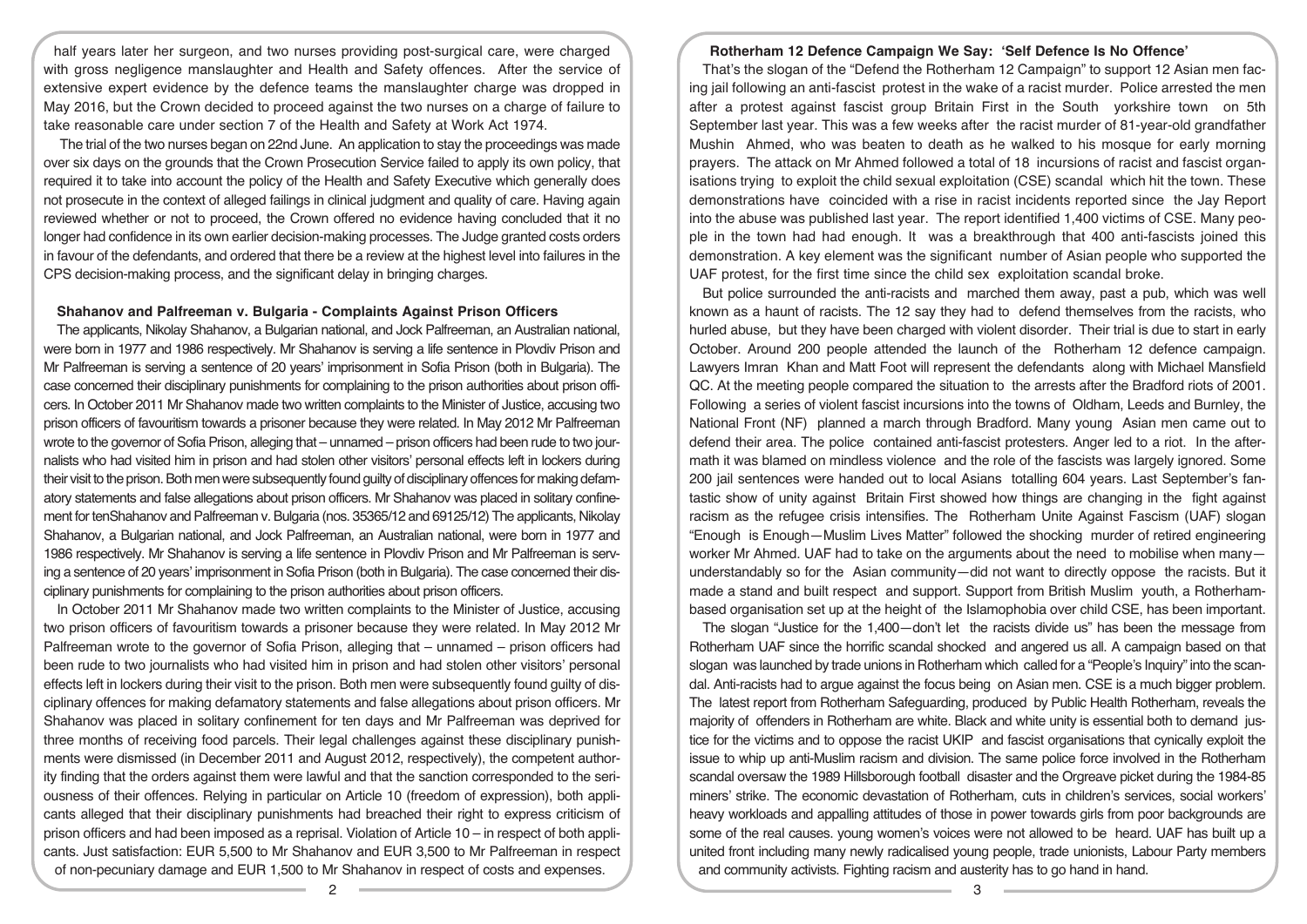## **70 Prisoners Sign Petition Alleging "Medical Neglect" HMP Edinburgh**

*Paul Hutcheon, Herald Scotland:* An investigation is underway after 65 prisoners signed a petition criticising the medical services at Edinburgh prison. The inmates have alleged "serious medical neglect" and claim that a prisoner who died recently did not get the help he needed. The Scottish Prison Service (SPS) is responsible for penal institutions, but healthcare is a matter for the NHS. This newspaper has obtained a copy of a petition signed by dozens of prisoners that is critical of the access to medical care. They wrote: "We, the long term prisoners at Edinburgh prison, want to express and register our deep concern of what amounts to medical neglect at this prison." In May, 35 year old James Sneddon, who had been jailed for attempted murder and firearms charges, reportedly died of organ failure. He was serving sentences totalling 19 years at HMP Edinburgh when he became ill. The petition claimed: "On the 6th May a prisoner here, James Sneddon, died as a result of liver and heart failure following an illness that he had sought treatment for over a month. "The attitude of medical staff here to James Sneddon's attempts to receive appropriate treatment can only be described as dismissive, and it is an attitude characteristic of medical staff here to prisoners generally who seek help and treatment." They continued: "James Sneddon is not the first prisoner to die here in circumstances that raise serious concerns about the behaviour and attitude of medical staff. "Such is our concern now that we seek by this petition to communicate and highlight those concerns to those in a position to hopefully deal with them in a manner that addresses the problem and issue of serious medical neglect here at HMP Edinburgh." Her Majesty's Chief Inspector of Prisons for Scotland, which examines the conditions facing inmates, published an inspection report into the Edinburgh jail in 2013. It noted that "general" healthcare service was "good", but noted that the provision of addictions and mental health specialist care was "challenging".

The report also stated: "It is concerning that Doctors' clinics are cancelled with growing regularity and reported to be as a result of high levels of sick absence among the pool of Doctors. "Cancellation of clinics has a detrimental effect on the efficiency of health centre activity and can contribute to delays to medical assessments and treatment." Jim Farish, Deputy Chief Inspector of Prisons, said: "I can advise that a communication, signed by a number of prisoners held in HMP Edinburgh, was received by this office which highlighted concerns about healthcare provision within the establishment. We informed the SPS of the receipt of the petition, and have sought and received assurances that the matters raised are being appropriately addressed." An SPS spokesperson said the service was aware of the petition, but said healthcare is a matter for NHS Lothian. Professor Alex McMahon, Director of Strategic Planning/REAS and Prison Healthcare at the health board, said: "We have responded to prisoners at HMP Edinburgh and are taking their concerns seriously. An investigation is currently underway and we will look to take forward any identified actions or recommendations. We would like to reassure the prisoners concerned that we are committed to ensuring that our healthcare standards are met through high quality, equitable services for all."

# **The Right to Bear Arms… If You're White** *Tom Bailey, Spiked Magazine*

In the weeks since the shooting of Philando Castile by a police officer in Minnesota, much attention has – rightfully – been focused on the treatment of black Americans by the police. Alongside Alton Sterling, who was killed by police in Louisiana the day before, and a long list of other slain black men, Castile's death has come to symbolise what many perceive as brutal, racist policing in the US. Less attention, however, has been paid to an important factor in the Castile case: the

fact that he was armed. According to reports, upon being stopped by the police, Castile gracefully informed the officer that he was carrying a licensed weapon. Following this, Castile reached for his ID and was shot by the officer. The officer claims that he told Castile not to reach for his ID, and that Castile's movement led him to think he was reaching for his weapon. Castile's girlfriend – who was present in the car – claims otherwise. The exact course of events is yet to be determined, and it may never be. But the killing of Castile does reveal how the right to bear arms – which is enshrined in the US Constitution – is often not a right enjoyed as freely by black Americans. Castile was exercising his right to own and carry a firearm – and yet he was killed by the state for exercising this right. He even informed the officer that he was carrying a weapon, something he was not legally required to do until asked under Minnesota state law.

Black gun ownership has long been a contentious issue in the US. Some of the earliest forms of gun-control legislation were designed to keep guns out of the hands of recently freed black Americans following the end of slavery. States in the defeated South enacted the so-called Black Codes, restricting, among other rights, the right to bear arms. Later, in the 1960s, the Black Panther Party sparked panic among lawmakers by staging armed patrols of black neighbourhoods, making use of their right openly to carry guns in California. Today, black Americans nominally have the same right as every other US citizen to own guns (although those rights vary state to state). But, as the shooting of Castile shows, their rights are not equally respected. Castile is not the only notable case here. In 2014, 12-year-old Tamir Rice was shot dead by police in Cleveland, Ohio. Rice was carrying a toy gun in a play park when police opened fire and killed him, assuming he was both a fully grown man and carrying a real firearm. Much of the discussion of Rice's killing focused on how the police could have responded differently, without killing the child. What was missed was that there was little reason the police should have responded in this way, even if they did assume Rice was an adult; Ohio is an 'open carry' state. Ownership of legal firearms is now on the rise among black Americans. According to surveys, the percentage of black Americans who legally own guns rose from 15 per cent in 2013 to 19 per cent in 2014. Their right to own and carry guns on the same basis as every other US citizen must be defended. The shooting of black Americans purely for exercising their legal rights should concern us all.

**Bad Tests, Wrongful Convictions and Justice Denied** *Editorial Board, The Platform* Police in many states, including Missouri, increasingly are using mobile drug tests to perform spot checks during traffic stops. The kits can produce the wrong result in as many as one out of three instances. Americans of all racial and income backgrounds should shudder at the injustices dealt to law-abiding citizens. Thousands of people may have gone to jail as a result of wrong test results. Arrest and conviction records follow them for the rest of their lives. Yet police officers continue to use the kits. The New York Times and ProPublica recently reported on the extraordinary rate of "false positives" returned by test kits marketed to police under brand names such as Serchie Nark II. Different kits test for cocaine, marijuana, opioids or methamphetamine.

When a chemical mixture turns a certain color during the test, it signals to police officers that an illegal drug could be present. But the test used for cocaine also can return the same positive color for 80 other compounds, including acne medications and several types of household cleaners. The high rate of false positives offers more than ample reason to question their continued use. Manufacturers like Serchie now warn that the results should be treated only as preliminary, and more thorough lab tests are required.

The case of Amy Albritton offers a stark example of how quickly such tests can ruin a life.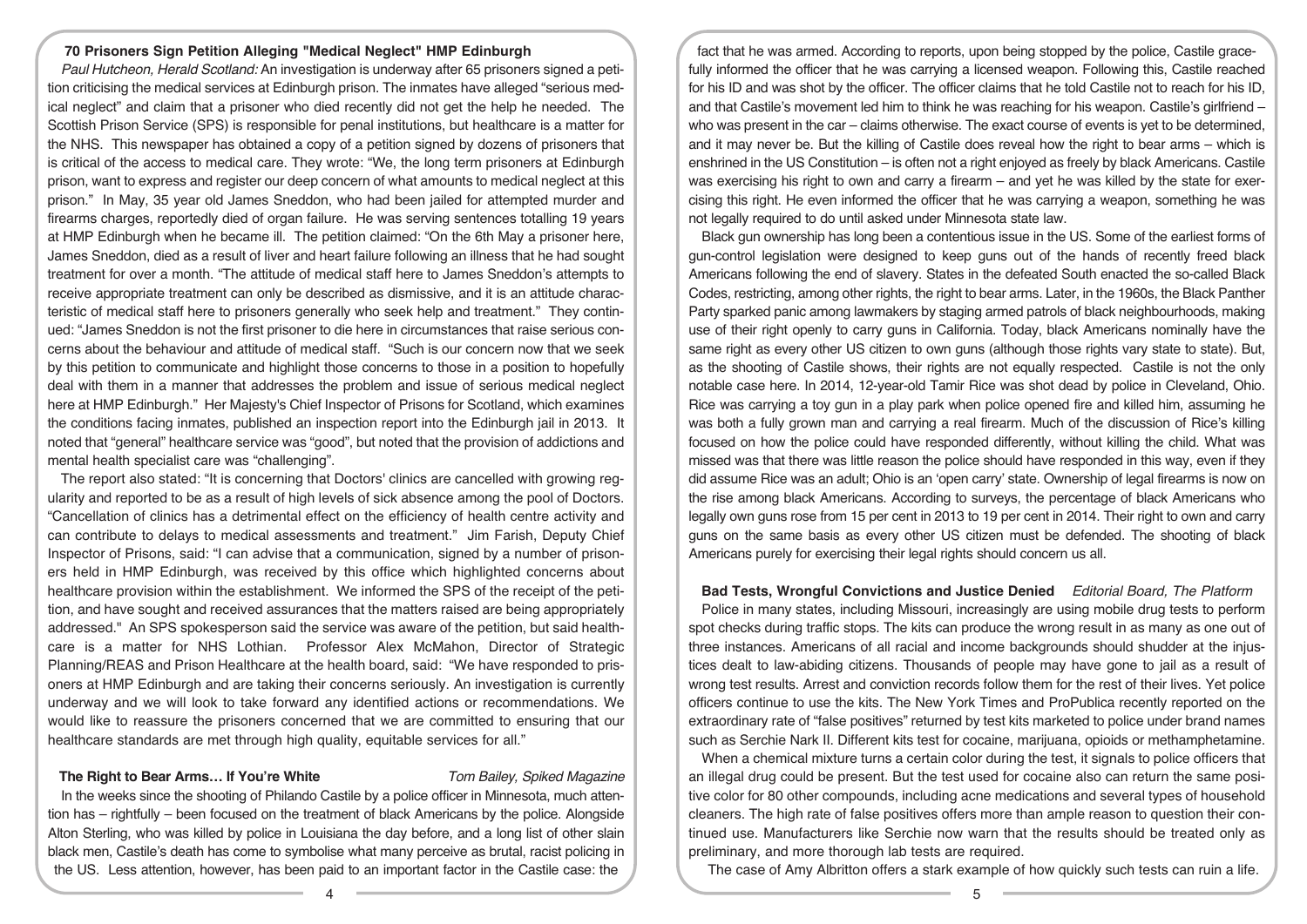She and a friend were driving to Houston from her home in Louisiana in 2010 when an officer pulled her car over. He asked permission to search her car and came up with a single, white crumb from the floor. His test kit returned the positive color for cocaine. Thus began Albritton's nightmare of arrest and negotiations with a prosecutor while she insisted she had not possessed illegal drugs. The result was a plea bargain that left a felony conviction on her record, discoverable whenever she applied for a job or to rent an apartment. The test was wrong. The crumb, a subsequent test proved, was just a dried-up bit of food. Years later, the Harris County district attorney's office admitted the error, but it came far too late for her to recover her shattered life — lost job, lost apartment, a custody battle for her child. In Houston, 59 percent of those wrongfully convicted because of faulty test kits were black, even though they constitute only 24 percent of the population. It usually requires money and lawyers to get false convictions expunged, and that's where these injustices reap their biggest toll. The presumption of innocence forms the basis of our judicial system. A highly flawed commercial field testing system must never be allowed to short-circuit the rights of law-abiding citizens.

### **Police and Prosecutors Criticised After Firefighter Wrongly Convicted Of Sex Attacks**

Robert Mendick, Telegraph: A retired fire chief falsely accused of sexually abusing a boy 40 years ago has had his conviction overturned after it emerged his accuser was a fantasist and serial liar. David Bryant, 66, who had received commendations for bravery, spent almost three years behind bars for a crime he did not commit, solely on the evidence of a man with a history of mental illness. Mr Bryant, who was station commander in Christchurch in Dorset, said the case against him should never have been brought and accused the police and Crown Prosecution Service of gross failings that led to him being jailed. Mr Bryant also called for an urgent review of how historic sex abuse cases are investigated having suffered a "living hell".

This was a case that should never have been brought, which has caused so much pain and hurt to me and my wife and our familyDavid Bryant Mr Bryant's wife Lynn, who stood by him throughout, let out a cheer then sobbed with joy after the Court of Appeal quashed his conviction. Lord Justice Leveson told Mr Bryant: "You are free to go. I am very sorry, Mr Bryant." The Court of Appeal heard that his accuser Danny Day, now aged 53, had gone to police in 2012 claiming he had been raped by Mr Bryant and another firefighter, who is now dead, at the fire station in Christchurch on a single unspecified date some time between 1976 and 1978. Mr Day said he was aged about 14 at the time of the alleged attack. Mr Bryant, who the court heard was of 'impeccable character' and had no previous criminal record, was convicted in 2013. He was sentenced initially to six years in jail which was later increased to eight-and-a-half years. Mr Day, who waived his right to anonymity in a series of newspaper interviews after the conviction, was finally exposed as a liar after detective work by Mrs Bryant and a team of lawyers and private investigators, who worked on the case for free. Mr Day had claimed to be a boxing champion with a record better than Muhammad Ali, who had given up his place on the British boxing team at the Los Angeles Olympics in 1984 because of the trauma of the sexual assault. The claim was a complete fabrication.

Mr Justice Singh, hearing the case with Lord Justice Leveson and one other senior judge, said that other fresh material before the court included information that "over a period from 2000 to 2010 the complainant in this case had to seek medical attention from his GP in rela-

tion to what can only be described as his being a chronic liar". The evidence - as well as other false claims - were never put to the jury at the original trial. Mr Justice Singh told the court: "We regret that these matters did not come to light earlier and that the appellant, a man of good character, has suffered the consequences that he has."

A jubilant Mr Bryant said after the hearing: "After over two years jailed for a crime I did not commit, today I am a free man. This was a case that should never have been brought, which has caused so much pain and hurt to me and my wife and our family. Danny Day is a fantasist and a liar and it is his actions and the failure of the police and the CPS that led to me, an innocent man, being wrongly jailed in a gross miscarriage of justice." Mr Bryant, who was released from jail on Friday afternoon 15/07/2016 ahead of yesterday's 19/07/2016hearing added: "The toll it has taken upon me and my family has been terrible, but we never gave up fighting for justice and refused to be beaten by lies. We refused to be broken by this injustice which robbed me of my liberty and destroyed my reputation. While today is a victory and I am once again free, there are serious questions about how allegations of historic sexual abuse are investigated and dealt with. What happened to me must never be allowed to happen again. Being wrongly imprisoned as an innocent man is a living hell and something I wouldn't wish upon my worst enemy."

Mr Day, from Bromley in Kent, had gone to the police in October 2012, an hour or so after posting a letter through Mr Bryant's door telling him he would "pay" for what he had done. He told the crown court he had been "motivated to come forward in the aftermath of the Jimmy Savile affair". After Mr Bryant's conviction, Mr Day launched civil proceedings against Mr Bryant and against Dorset County Council, which ran the fire service. In the civil proceedings he claimed aggravated damages because he said the assault had ruined his chances of appearing at the Olympics in 1984.

The case raises serious questions about the conduct of historic sex abuse inquiries. Critics accuse police of being too ready to believe complainants in the wake of the failure to prosecute Jimmy Savile, the BBC presenter and Britain's most prolific paedophile, while he was alive. A Metropolitan police investigation into allegations of murder and rape by VIPs led to Lord Bramall, the former head of the army, and other dignitaries being falsely accused of sex abuse crimes and their reputations wrongly traduced. A CPS spokeswoman said: "The CPS reviewed the available evidence at the time in this case and decided it was sufficient and was in the public interest to prosecute. However, new evidence recently came to light about the credibility of a key witness which fatally undermined the prosecution case. Based on this new evidence, we did not seek to oppose the appeal."

# **Protester, 91, Goes to European Court Over Secret Police Files**

*Rob Evans, Guardian*: A 91-year-old whose political activities were covertly recorded by police has won the right to take his legal case to the European court of human rights. John Catt, who has no criminal record, has fought a six-year battle to force the police to delete their surveillance records of his activities at 66 peace and human rights protests. The police had noted descriptions of his appearance and clothes at the demonstrations and how he liked to draw sketches of the protests. The case in front of the European court could help to determine how much information police are permitted to record on law-abiding individuals taking part in protests. Judges in the court said one of the key questions they would consider is whether the retention of the records was legal and necessary in a democratic society. Police have been criticised for keeping intelligence files on the political activities of thousands of campaigners, including Green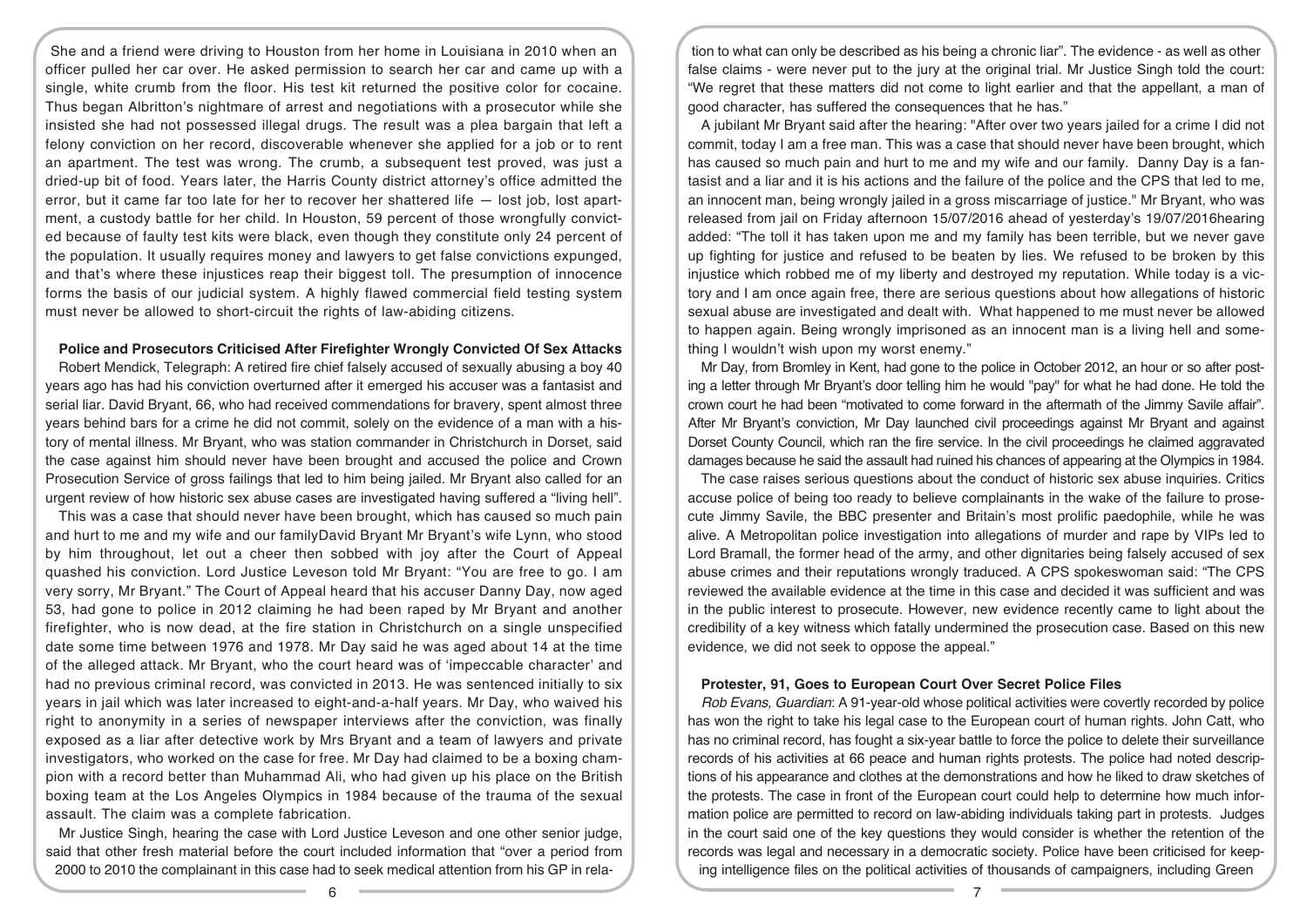parliamentarians Caroline Lucas and Jenny Jones, and journalists. The police's intelligence unit tasked with catching so-called "domestic extremists" says it needs to track large numbers of protesters in case they commit crimes to achieve their political goals.

Catt, a war veteran who has been involved in the peace movement since 1948, lost his legal battle at the supreme court in 2015 after winning in the court of appeal. On Monday, Catt said: "Denied justice in Britain, I am now taking my fight to Europe in the hope that if successful, the case will set a benchmark in regulating what information the state is legally entitled to collect and retain about lawful protesters, and where unlawfully retained, it should be destroyed. "I believe that this is a case about the democratic right to protest free from fear of unwarranted police surveillance, retention of data and endlessly being shadowed." In 2010, Catt used the Data Protection Act to obtain documents from the secretive police unit. The documents showed how police had recorded that he "sat on a folding chair … and appeared to be sketching" at one demonstration. Another entry logged that at another demonstration, "he was using his drawing pad to sketch a picture of the protest and police presence".

An outline of the case drawn up by the European court of human rights records that the police held 66 entries on Catt between 2005 and 2009, mainly relating to his presence at demonstrations against an arms factory in Brighton. They also included his attendance at a demonstration outside the Labour party conference in 2007. The supreme court ruled that the police had lawfully kept the records on Catt. One of the judges, Lord Sumption, said Catt regularly took part in demonstrations against the Brighton arms factory, owned by the manufacturer EDO MBM, which police had said were "amongst the most violent in the UK". Sumption accepted that Catt – "for whom violent criminality must be a very remote prospect indeed" – only took part in peaceful protest. He added, however, that police needed to assemble a jigsaw of information to prevent and detect crime associated with the demonstrations.

A group of journalists is also taking legal action against the police after discovering that the "domestic extremism" unit had recorded its professional activities on a database. The group, whose case is supported by the National Union of Journalists, said it was challenging a decision by the police to refuse to disclose the most up-to-date parts of the files to them during the legal action. Shamik Dutta, of the law firm Bhatt Murphy, who is representing Catt and the journalists, said: "John Catt looks forward to the European court making its decision as a matter of urgency. In the meantime, parliament must recognise – and address – the chilling effect unwarranted surveillance is having on freedom to protest and investigative journalism in the UK." The "domestic extremism" unit has changed its name a number of times in the last five years since controversy over the undercover infiltration of political groups erupted following the exposure of police spy Mark Kennedy.

### **Man Faces Prison After Allegedly Trying to Deposit 10,000 Bottles in Michigan**

In a memorable episode of Seinfeld, two characters hatch a plot: instead of returning bottles in New York for a 5-cent refund, round up a load of containers and run them to Michigan, where the return is double, at 10 cents each. In reality, the ploy – returning bottles purchased outside of Michigan to capitalize on the refund – is illegal under the state's bottle deposit law. And a Michigan resident is finding out just how steep the penalties could be. Brian Everidge, who is accused of attempting to "return" more than 10,000 bottles from other states, faces up to five years in prison for one felony count of beverage return of non-refundable bottles. The incident dates to late April, when a Michigan state trooper pulled over Everidge – who was driving a rented Budget box truck in Tyrone Township, Michigan, about 40 miles north-west of Detroit – for speeding.

### **Statement from Republican Prisoners Roe 4 Maghaberry 26/07/16**

Over recent weeks Republican Prisoners have noted increasing repression towards Republican Prisoners by the Jail Administration. During this time we have also witnessed the appointment of another Unionist Stormont Justice Minister, with DUP fundamentalists obtaining key positions also on the Justice Committee. Similarly, we have witnessed the appointment of a British Secretary of State with a background in security under a Thatcher style British Prime Minister. It is against this backdrop that a new panel is being established under the Fresh Start Agreement to review the operation of the Republican Wing.

We have sufficient experience of the British State and its puppets to know that such a panel would provide a convenient cover for those seeking to continue, and indeed intensify, the oppression of Republican Prisoners and also to provide cover for those seeking to push for an end to political segregation. We would therefore like to make clear that any retrograde or regressive manoeuvres undertaken, under the cover of this panel, will be met with resistance of the utmost intensity by Republican Prisoners.

Irish women and men have a proud history of resistance in sites of British captivity those who believe that Republican Prisoners in Maghaberry differ in this regard today will find themselves sadly mistaken. We do not need to peddle rhetoric to emphasis this point, we are simply making it clear that there are no conceivable lengths to which we will not go to defend our integrity as Republican Political Prisoners.

# **PSNI Officers Face False Statements Trial**

Three police officers are to stand trial accused of perverting the course of justice by giving false statements in the course of an investigation. Two of the officers are also accused of assault. All three are accused of perverting the course of justice by giving a false statement about an incident outside a bar on 16 March 2013. Two are further accused of assaulting a male on the same date. The officers are Gareth Rankin, Amanda McIvor and John Law, whose addresses were listed as the PSNI station in Magherafelt. During committal proceedings at Magherafelt Magistrates Court a judge supported a prosecution submission that there is a case to answer against all three officers. They were remanded on £500 bail each and ordered to appear for arraignment at Londonderry Crown Court sitting on 13 September.

# **HMP Swaleside – Not a Safe Prison**

46 Recommendations (highest on record of all previous prison inspections) from the last inspection had not been achieved and 8 only partly achieved. Swaleside is a category B training prison on the Isle of Sheppey in Kent. At the time of this inspection it held just over 1,100 adult men, all serving long determinate or indeterminate sentences. Its catchment area is mainly London and the South East but as a national resource it also held men from across England and Wales. At the last inspection in Spring 2014, we reported that significant staffing shortages were having a negative impact on outcomes for prisoners, and we deemed safety, purposeful activity and resettlement to be not sufficiently good. In many respects, outcomes at this inspection have further deteriorated in all four of our healthy prison tests, with safety in particular being of concern. To put it bluntly, the only sensible conclusion we could reach, on the basis of the very clear evidence before us, was that at the time of the inspection Swaleside was not a safe prison.

It is important to understand some of the context for this. Swaleside had been a struggling prison for some time, and the population had become more challenging, with a much high-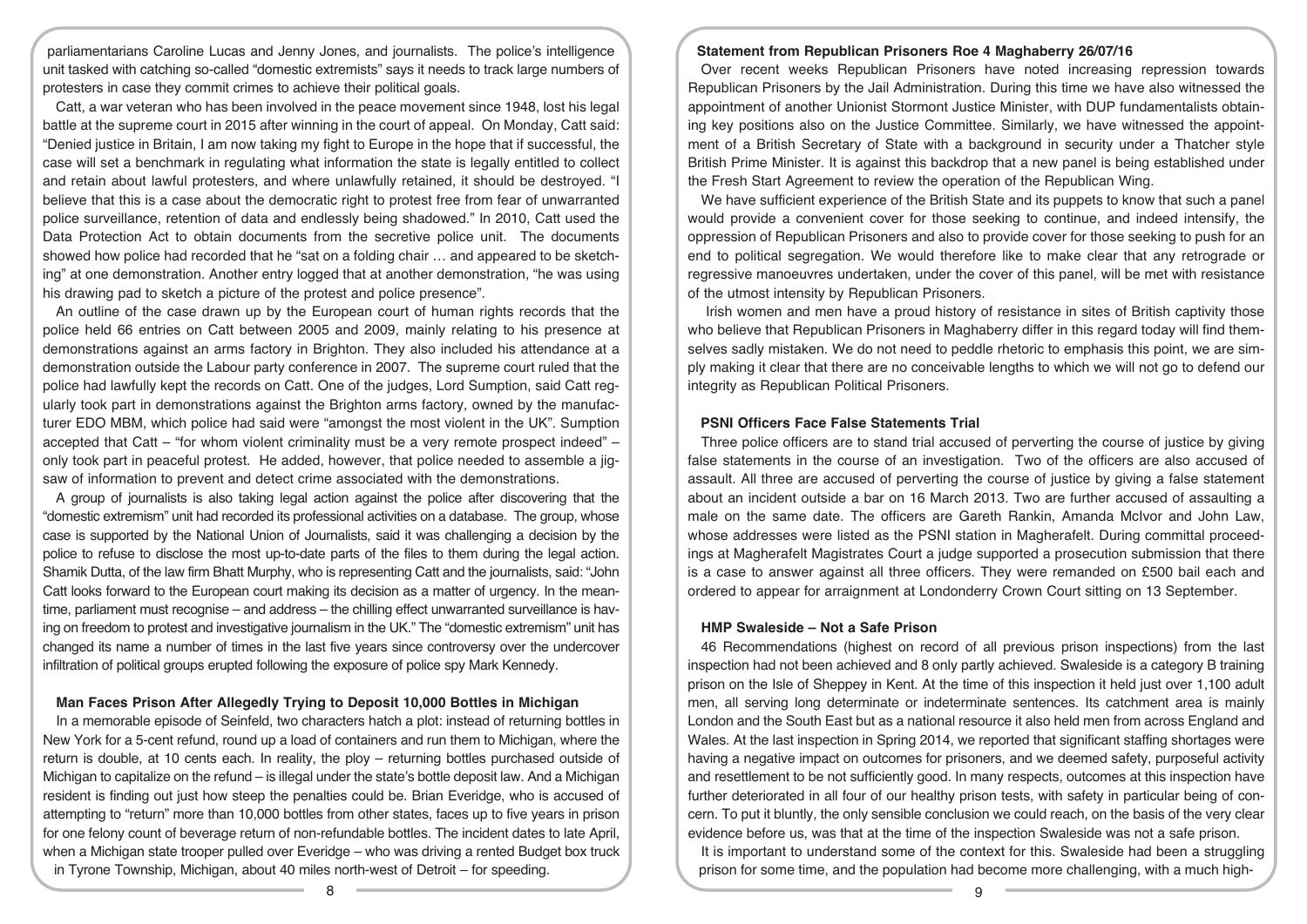er proportion of category B prisoners, often relatively young men early in their sentence and still pushing boundaries. This change in the demographic had happened very recently, and it was relevant that nearly half of the men held had been at the prison for less than 12 months. Meanwhile, many staff had become demotivated and overwhelmed and too many of them were temporary or inexperienced. Moreover, there was the all too familiar story of a lack of consistency in the leadership of the prison. There had been four governors in the past five years, which we were told had contributed to what we perceived as a sense of drift and decline. I would urge readers to study the details of this report to understand fully the depth and breadth of failings that have contributed to this poor inspection report. Some issues are so stark as to warrant specific mention in these introductory remarks.

Levels of violence were far too high and many incidents were serious. This was reflected in our survey, where 69% of prisoners said they had felt unsafe at some time while at Swaleside, a result which was significantly higher than at similar prisons. The use of force was high, and the documentation associated with its use and justification was totally inadequate. Again in our survey, 52% of men said it was easy or very easy to get drugs at the prison, and 45% said the same about alcohol. The diversion of prescribed medications was worrying, and in-possession arrangements required prompt attention. Some good work had started to address these challenges, but it was disappointing to report that management of disciplinary processes was inadequate and the segregation unit was filthy and poor in all respects.

On a more positive note, men valued the fact that they had a single cell, and also the opportunity to cook their own food in wing kitchens. But many areas in the prison were dirty, and prisoners faced a number of challenges and delays in obtaining the basics of daily life. Just as at the previous inspection, there was still a significant shortfall of some 200 available activity places to enable prisoners to be fully occupied. This was particularly unacceptable in a training prison so it was encouraging to see credible and funded plans were in place to close this gap and to improve both the range and quality of the work available at the prison. We also found good practice in the excellent use of prisoner mentors across the prison and in the Inside Out initiative. The Open Academy was an innovative approach to supporting men involved in distance learning. Some good work had been done to develop support in maintaining contact with families and friends, and the prison continued to offer a good and appropriate range of offending behaviour programmes and an excellent PIPE (psychologically informed planned environment) which formed part of the national pathway to treat prisoners with personality disorder. However, much offender management work was inadequate in its key aims of supporting men to reduce their risk, and providing men serving very long sentences with a sense of progression and hope. Inspectors made 50 recommendations.

#### **Gross Failures Amounting To Neglect Contributed To Inmate's 'Fire Trap' Death**

Following three weeks of evidence a Jury concluded that a catastrophic series of failures, amounting to neglect, contributed to the death of a vulnerable 30 year old prisoner. Robert Majchrzak died from smoke inhalation on 6 August 2013 at HMP Wealstun, having set a fire in his cell. The Jury, who heard during the course of the Inquest that Robert suffered with mental health problems and learning difficulties, concluded that he had died as a result of unintended consequences of his deliberate act contributed to by neglect by the prison. No less than seven 'gross failures' were identified. In the weeks leading up to his death both staff and inmates located on C wing noted that Robert's mental health appeared to have significantly deteriorated

and he was increasingly paranoid. The Jury also heard evidence that a prison 'listener' had been called to give support to Robert on 30 July 2013 and that following this appointment the listener had made Robert's suicidal ideation known to a prison officer. However, no suicide or self harm protective measures were put in place. The officer in question admitted that she should have begun this process to try and help safeguard Robert from harm. This omission was accepted by the Prison Service as a gross failure that contributed to Robert's death.

It was noted by a prison officer on 4 August 2013, just two days before the fatal fire, that Robert was 'increasingly paranoid and erratic.' The following day, on 5 August, Robert was sent back from the prison workshop to his cell early due to his distress. The Jury concluded that either on Robert's discussion with workshop staff or upon his return to the wing suicide/self harm protective measures should have been put in place and an ACCT document opened. The Jury found that this too was a gross failure that contributed to Robert's death.

The Jury heard that on the night of 5 August and the early hours of 6 August inmates on C wing smelt a strange, burning smell. This smell was also noted by the two Prison Officers on night duty. Sean Horstead, counsel for the family, established that neither officer had been patrolling the wing correctly and that they had therefore not walked on the second floor landing where Robert's cell was located during their hourly checks, even as part of their cursory search for the source of the burning smell. One of the Prison Officers on duty on the night of Robert's death admitted in his evidence that he had continued his practice not to patrol each landing on night duty up to a month before the inquest. Robert was not found until the day staff came on shift the following morning but by that stage he was past medical help and was pronounced dead by paramedics who were called to attend the scene.

Despite the significant amounts of smoke produced by the fire in Robert's cell, no fire alarm sounded on the night of his death. The Jury heard evidence that one smoke detector was shared between six cells on three levels and that the detector was located in the roof level ductwork. The air from the cells passed through to that space through a vent in each cell. The Jury heard that the ventilation grille in Robert's cell was obstructed due to being painted over but that even if it had not been, the system would still not have provided sufficient early warning in order to save Robert's life. The fire safety advisor to the governor at HMP Wealstun at the time of Robert's death stated in his evidence that he had not been aware of the problems with the in-cell fire detection on C wing (and in other parts of the prison) until July 2012. He admitted he had not been aware of information updates circulated nearly a decade before, as early as 2003, by the National Offender Management Service (NOMS) advising of the inadequacies of these systems. NOMS and the Ministry of Justice (MOJ) had directed prisons not to rely solely on these systems for the purposes of protection of life effectively confirming that they were not fit for purpose. Plans were made by HMP Wealstun to upgrade the fire detection systems but in spite of the known risks, absolutely no interim measures were put in place to protect the lives of the inmates before these works began. Just four days before Robert's death the Crown Premises Fire Inspection Group wrote to the Governor following an inspection confirming that the prison still lacked effective interim measures to mitigate the absence of an in cell fire detection system. This last notice too was effectively ignored.

Part way through the Inquest those representing the Prison Service made admissions that the cell occupied by Robert at the time of his death did not have effective protective measures to protect life in the event of a fire. No interim measures were put in place in the period leading up to Robert's death and in particular there was no adequate system of maintenance of the grilles in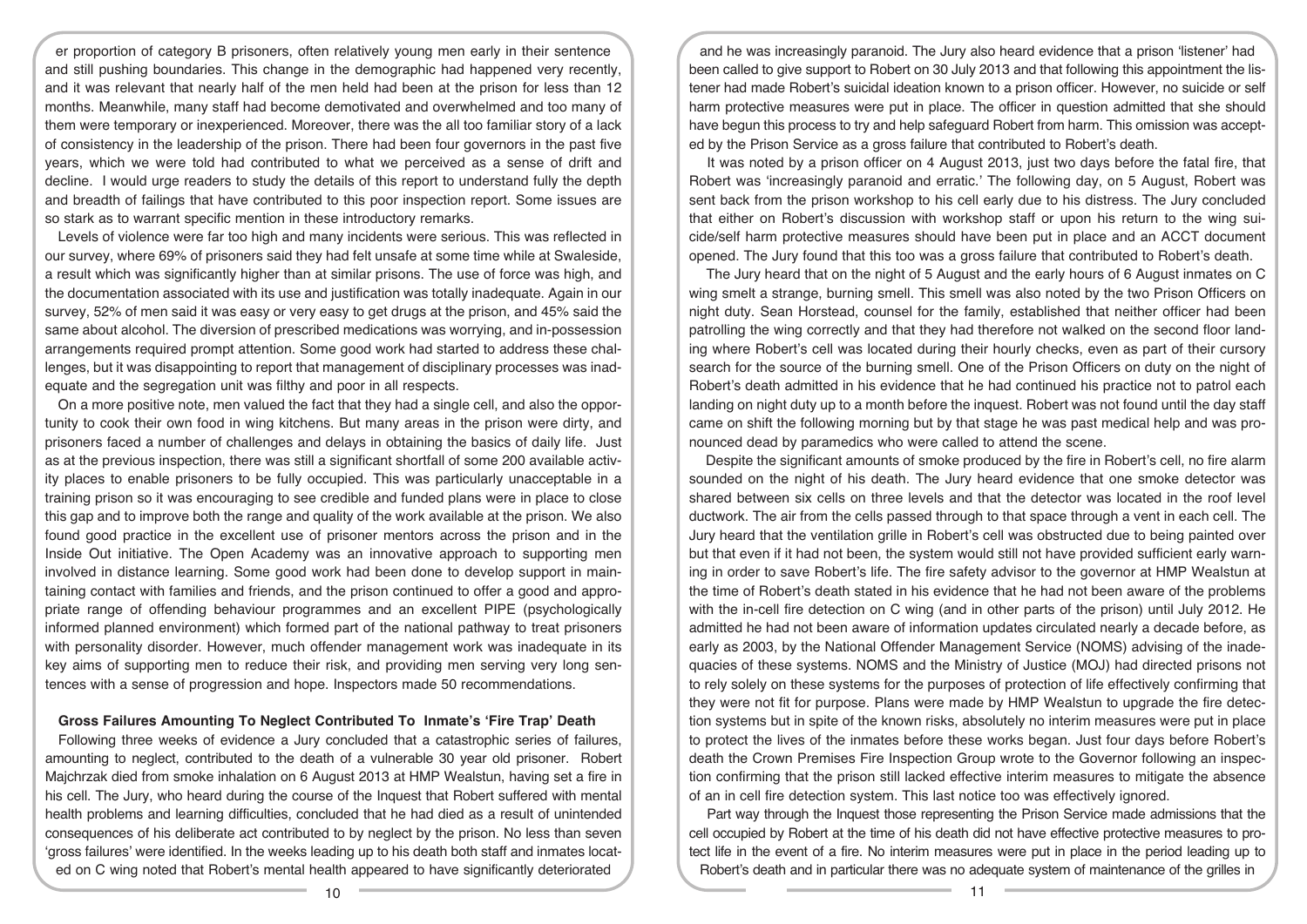the cells. Prison officers were not adequately patrolling the wings at night and there had been no training to make explicit the need to walk down each landing on the wings as part of all patrols. At the conclusion of the inquest, having heard representations from the family's barrister Sean Horstead, Assistant Coroner John Hobson indicated that in addition to considering making a range of recommendations under his Regulation 28 Prevention of Future Death powers, he would be writing to West Yorkshire Constabulary to urge a full review of the evidence heard at the inquest in relation to potential breaches of the Regulatory Reform (Fire Safety) Order 2005.

Zbigniew Majchrzak BEM, Robert's uncle, speaking for the family said: "It has been a challenging 3 years since Robert's death to obtain disclosure of the facts surrounding fire & safety issues from the Prison Service. We feel that if we had not asked the questions and pushed for answers about the circumstances surrounding Robert's death that the significant failures highlighted during the inquest would never have been made public. Some key documents relating to fire safety within the prison were disclosed just before the inquest began, others were introduced during the inquest. This evidence had a significant bearing on the outcome of the inquest and in our view, we, as a family should have been made aware of these failings much earlier. Now that these gross failures have been highlighted the family can now hopefully find some closure."

Rebecca Treece, solicitor representing Robert's family said: "The Jury at this inquest found that a catalogue of gross failures by the Prison Service contributed to Robert Majchrzak's death. The inquest highlighted the fact that, at the time of Robert's death, inmates at HMP Wealstun were being locked in cells at night that were referred to by the Coroner at the conclusion of the inquest as 'fire traps. Robert was a vulnerable young man who fell victim to inadequate systems and slack practices within the prison. His family are keen to see evidence of improvements that have been made in relation to each of the failures identified by the Jury during the course of this inquest."

Deborah Coles, Director of INQUEST said: "This inquest has demonstrated an alarming disregard for prisoner safety from HMP Wealstun. For a prison to be aware that their fire alarm system was ineffective for almost a decade and yet do nothing to repair it is shocking. Equally worrying is that prison officers failed to undertake required night patrols of all landings even though a burning smell was detected, risking the health and safety of prisoners. In addition, Robert was a vulnerable prisoner whose mental health needs were not appropriately provided for. This is the case for a large proportion of the prison population. The government must act to divert more people with mental health problems from custody and for those who need to be imprisoned ensure that the necessary support and safe systems are in place."

INQUEST has worked with the family of Robert Majchrzak since 2015. Family represented by Sean Horstead of Garden Court Chambers instructed by Rebecca Treece from Lester Morrill Solicitors.

# **Counter-Extremism Bill – Counter-Productive?** *UK Human Roghts Blog*

In a new report on the much-delayed Counter-Extremism Bill, the Joint Committee on Human Rights (JCHR) has concluded that the proposed legislation is confusing, unnecessary, and likely to be counter-productive. Though first announced by the Government in the Queen's Speech in May 2015, the Bill itself has yet to appear. The JCHR report is a result of what was in effect a pre-legislative scrutiny inquiry into the Government's proposals, due to the Committee's concerns that it would be likely to raise significant human rights concerns, specifically where Articles 9 (freedom of religion), 10 (freedom of expression) and 11 (freedom of association) are concerned. Five key problems which the report has identified are:

• No clear definition of extremism – The Counter-Extremism Strategy, launched in

October 2015 (previously covered here) defines extremism as the "vocal or active opposition to our fundamental values, including democracy, the rule of law, individual liberty and the mutual respect and tolerance of those of different faiths and beliefs". This is currently too vague to be workable as a legislative definition. There is neither a consensus on the meaning of "extremism" nor "British values". The extent to which a lack of mutual respect and tolerance towards different faiths and beliefs will be unlawful is likely to be particularly contentious.

• Discrimination and religious freedom – The difficulty here is twofold. Measures which impact on those expressing religious conservatism would either operate indiscriminately against any religious conservatism which had no intention of inciting violence (including, for example, Islam, Orthodox Judaism, Evangelical Christianity), or would operate discriminately, specifically targeting Muslims and alienating the Muslim community.

• The "escalator" approach – In trying to tackle extremism by placing restrictions on religious conservatism, the Government has wrongly assumed that violent jihadism necessarily follows from religious conservatism. Yet there is no proof that the two are correlated. The focus should rather be on extremism which leads to violence. Placing restrictions on religious conservatism amounts to suppressing views with which the Government disagree.

• Conflicting duties on universities – Universities are under a duty to promote free speech under Section 202 of the Education Reform Act 1988, which provides that University Commissioners have a duty to ensure that academic staff have "freedom within the law to question and test received wisdom and to put forward new ideas and controversial or unpopular opinions." It is unclear how "controversial or unpopular opinions" will be differentiated from "vocal or active opposition to our fundamental values", and therefore what will count as extremism.

• The civil order regime – in the Queen's speech in May 2016, a "new civil order regime" was mentioned, though with little detail. There is concern that ill-defined civil orders, breach of which would be a criminal offence, should not be used by the Government to avoid having to make a criminal case to a higher standard of proof, especially where a proper definition of the prohibited behaviour is lacking. It is likely that these orders may interfere with freedom of religion, expression and association.

The Committee concluded that the Government should not legislate, least of all in areas which impinge on human rights, unless there is a clear gap in the existing legal framework for terrorism and public order offences. In their view, the Government has not been able to demonstrate that such a gap exists, and there is a danger that any new legislation would be counter-productive.

## **Number Of People Dying After Coming Into Contact With Police Rises Sharply To 200**

A report released by the Independent Police Complaints Commission reveals the number of deaths has risen 63 per cent in the last five years – with a spike of 37 per cent in the last year alone. The number of people shot in 2015/16 was the second highest figure recorded since 2004/5. During 2015/16, fourteen people died in or following police custody in the space of a year, and there were three fatal shootings by officers. Six of the 14 had some force used against them, including one knee strike, two physical restraints and three physical and leg restraints, but this did not necessarily contribute to their deaths. Seven of those who died in or after custody had mental health issues, while 12 used drugs or alcohol. Figures also showed there were also 60 apparent suicides after custody, the fourth highest level since 2004/5, 22 of whom had been arrested for alleged sex crimes including 17 accused of abusing children. Thirty-three of those who apparently took their own life had known mental health concerns, and 28 were either on drugs or alcohol, or it "featured heavily in their lifestyle".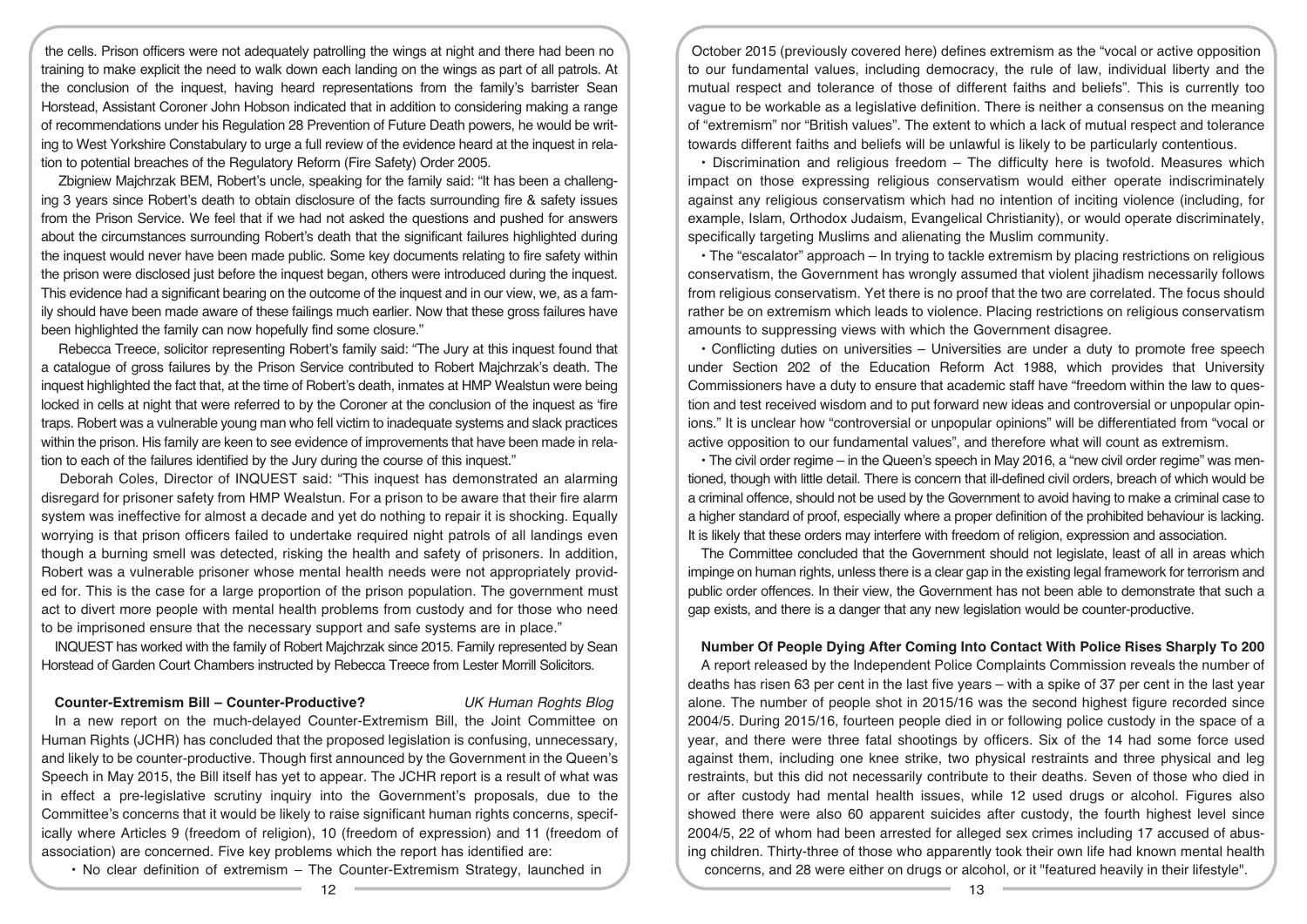Dame Anne Owers, chair of the IPCC, said: "These figures show the range and scale of the vulnerabilities that underlie the majority of deaths during or after police contact, and the strong link with mental illness. The police need to be able to identify these vulnerabilities and risks, in order to manage them. There have been considerable improvements in the custody environment, reflected in the statistics, but there is further to go, particularly in assessing and managing risk and ensuring that information is passed on within the police service and to other agencies. Forces do not always have a clear and consistent understanding of vulnerability and how to manage it.

However, the responsibility does not just lie with the police service. Time and again, the police deal with people whose needs and risks have not been picked up or managed in the community. It is welcome that the use of police custody under the Mental Health Act has dropped considerably and the Policing and Crime Bill is set to ban this practice for children and make it exceptional for adults. That will require a significant increase in appropriate and available alternative provision."

Deborah Coles, director of the charity Inquest which provides advice on deaths in custody and detention, said: "Year on year the vulnerabilities of those who die in or following police custody are recognised. The fact is that too many vulnerable people with mental health, drug and alcohol problems experience poor treatment at the hands of the police, are much more likely to be restrained by the police and to die in police custody.

The police are increasingly being called to respond to concerns about the health and well-being of vulnerable people. This highlights the urgent need for an alternative approach to those in crisis. This needs a health and welfare response which requires the proper resourcing of national healthcare provision and alternatives to custody What is essential is that these deaths are subjected to robust and transparent investigation. Too many deaths reveal the same systemic or individual failings and the failure to act on recommendations made to prevent further deaths."

### **How the Elite Weaponised Immigration Tim Black, columnist for 'Spiked'**

Freedom of movement ought to be one of the cornerstones of an open, liberal society. The freedom, that is, not just to seek refuge, but to search for a better life elsewhere, to pursue one's dreams and ambitions in territories far from one's birthplace. Yet if the commitment to free movement is to be more than a shallow, feelgood posture, we need to recognise, in the here and now of a 21st-century Britain, that immigration troubles and discomfits people. Indeed, it appears as a socially disorienting force, overturning the everyday rituals, customs and other unspoken components that make up a community's way of life. 'I feel we are losing our country', ran the pre-referendum refrain.

So why does immigration appear as a profound threat to the way of life of so many? The answer is to be found not in immigration itself, but in the context in which immigration has assumed, almost inadvertently, a quasi-missionary role – the context, that is, of a Britain that no longer knows what it is, or what it is for. This is not the cry of the everyman, who feels he is losing his cultural moorings; it is principally the angst of Britain's ruling elite, which feels it has already lost its cultural moorings. The historical sources of British national identity – Empire, Unionism and, latterly, the Second World War and the Cold War – and the moral confidence that flowed from them, have long since dried up. National traditions, canons, values are now experienced by Britain's elite not as the substance of Britishness, but as dead weights around modern Britain's neck – to be cast off, dumped. And the political elite's wilful estrangement from its own traditions has transformed the role of immigration, and, crucially, diminished the significance and meaning of national borders.

Consider the idea of the border at its most abstract. As Frank Furedi has explained, the cre-

ation of a border is born in the act of judgement, the desire and need not just to demarcate, but also to discriminate, be it between good and evil, or between humans and animals. In territorial terms, therefore, the border is the means by which a community discriminates between us and them, the means by which it judges what it is, and what it is not. The border is not just a line on a map; it is an expression of a community's sense of itself, of what – and where – it is. But what if a community's sense of itself is fragmenting? What if its rulers no longer have a clear sense of what their nation means, or what it stands for? What then? A nation's borders really do start to appear, not as the outlines of a community's self-expression, the domain of its sovereignty, but as little more than lines on a map, arbitrary boundaries demarcating long obsolete cultural differences. For a nation whose rulers lack a sense of what that nation stands for, borders really do appear meaningless.

And here's why immigration has become a problem. Our post-traditional, postmodern rulers, have simultaneously devalued borders and valorised immigration. And, in doing so, they have weaponised it. They have turned immigration into the means by which they transform society, bring it into line with their borderless, vacuously cosmopolitan vision. The immigrant here is not an autonomous individual, an end in himself. He is a means to an end, a political tool to create a multicultural, margin-less society. This was the semi-conscious purpose of New Labour's immigration policy between 1997 and 2010, a period during which annual net migration quadrupled from 48,000 people in 1997 to 198,000 by 2009. As Labour speechwriter Andrew Neather infamously put it in 2009, 'mass immigration was the way that the government was going to make the UK truly multicultural'. In 2012, UN migration chief Peter Sutherland went so far as to pay tribute to the UK's immigration policy, on the grounds it furthered 'the development of multicultural states', and undermined the 'homogeneity… of the people who inhabit them'.

There is a twofold problem here. First, diversity itself is a fact, not a value. People are different. Big deal. To try to turn it into a societal value is really an after-the-fact rationalisation of a society that can no longer generate a coherent sense of what it values, a society that lacks the ability to integrate incomers because there is nothing to be integrated into. And second, the attempt to turn diversity into a value, and, in the process, turn migrants into the agents of the brave, new multicultural world, is experienced by Britain's indigenous population, especially the white working class, as a cultural assault, an attack on their very identities. That's why those who claim Britain's working class voted to leave the EU because they blame immigrants for taking their jobs miss the point. Immigration is experienced not just as an economic threat; it is also experienced as a threat to people's very way of life.

The political elite is not blind. Its members know that we don't actually live in a borderless world. They know, as one Labour MP noted, that the working class 'feel their cultural identity is under threat'; and they recognise, therefore, that a sense of what the nation is, a sense of what binds us together, remains important. But whether it's a Britain Day, or a call to teach British values, policymakers' proposals to that end are weak and platitudinous. They dress up diversity as a value, multiculturalism as a virtue. And, unsurprisingly, it is to no avail.

A community's often unspoken self-identity, its deep sense of moral consensus, can't be invented in Downing Street or Whitehall. If it is to have any resonance, it has to come from the bottom up, not the top down. And that's why immigration is experienced by so many as a problem: it has become a top-down means to engineer a new post-traditional, post-national, postmodern society. But it's still possible to defend free movement. To do so, we need to de-weaponise it. We need to present the migrant not as an elite project, a means to a multicultural utopia, but as someone pursuing his own ends, an autonomous individual with ambitions and aspirations just like ours.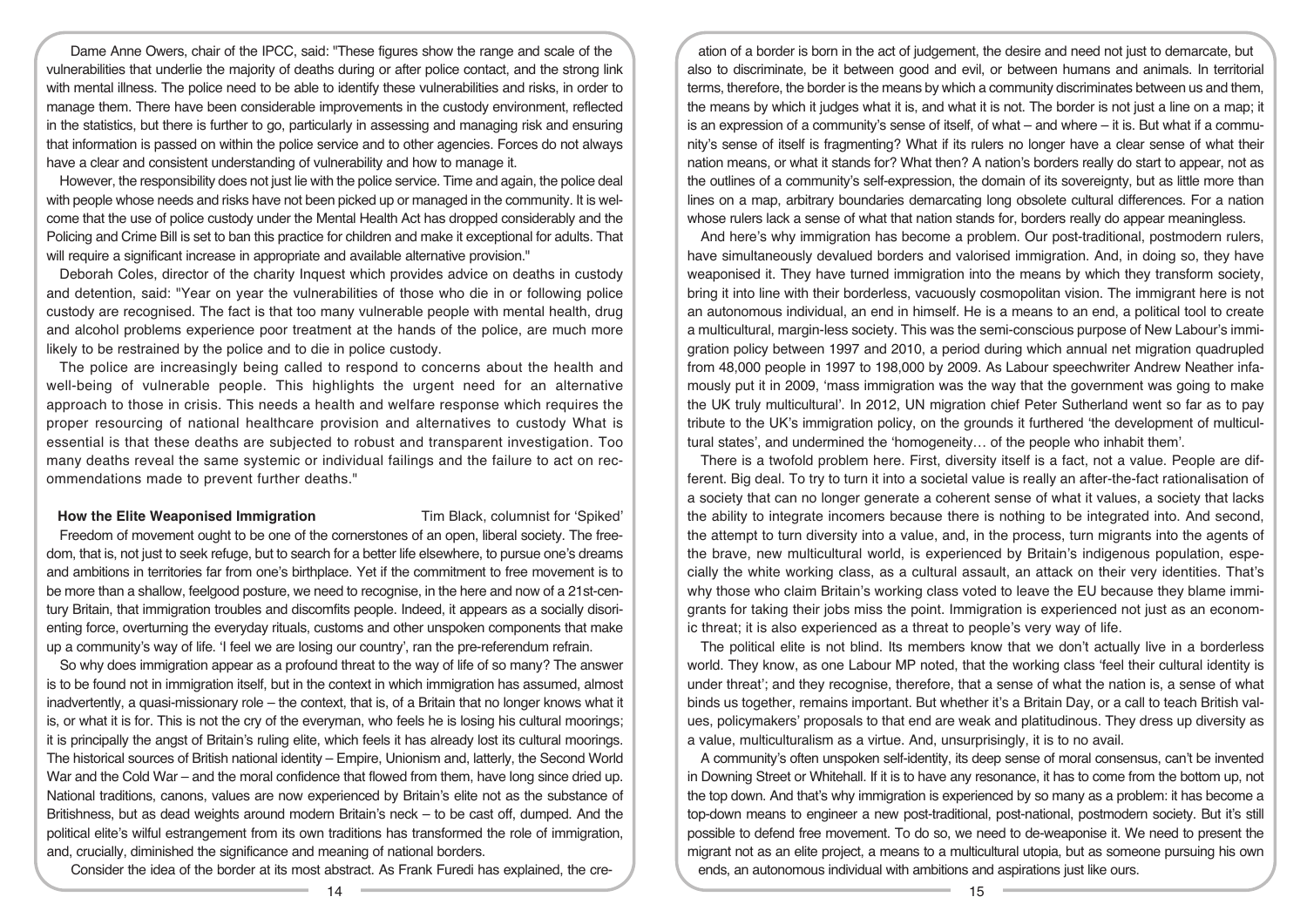#### **Ban On Prisoners' Voting Rights In Bulgaria Was Disproportionate**

In Chamber judgment! in the case of Kulinski and Sabev v. Bulgaria (application no. 63849/09) the European Court of Human Rights held, unanimously, that there had been: a violation of Article 3 of Protocol No. 1 (right to free elections) of the European Convention on Human Rights, and no violation of Article 13 (right to an effective remedy). The case concerned the constitutional ban on prisoners' voting rights in Bulgaria. The Court confirmed its finding in its earlier case-law that a general, automatic and indiscriminate restriction of the right to vote for prisoners was disproportionate to any legitimate aim pursued.

Principal Facts: The applicants, Krum Kulinski and Asen Sabev, are Bulgarian nationals who were born in 1970 and 1977 respectively. Convicted of hooliganism, Mr Kulinski served his sentence between 6 November 2008 and 30 December 2009, when he was released. Convicted of robbery and murder in 2003, Mr Sabev is currently serving a life sentence, with the possibility of commutation. While both applicants were serving their sentences, elections to the European Parliament and to the Bulgarian Parliament took place in June and July 2009 respectively. In accordance with the relevant legislation, which did not allow sentenced prisoners to vote, no polling station was set up in the prison where the applicants were held. Subsequently, Mr Sabev was not allowed to vote in the elections to the Bulgarian Parliament in May 2013 and October 2014, nor in the European Parliament election in May 2014.

Both applicants complained that their disenfranchisement on the ground that they were convicted prisoners violated their rights under Article 3 of Protocol No.1 (right to free elections). Relying on Article 13 (right to an effective remedy) taken in conjunction with Article 3 of Protocol No.1, they also complained that that they did not have effective domestic remedies in respect of their complaint under Article 3 of Protocol No. l. The application was lodged with the European Court of Human Rights on 30 November 2009.

Decision of the Court Article 3 of Protocol No.1. The Court emphasised that Article 3 of Protocol no. 1 was to be read as comprising individual subjective rights of participation - the "right to vote" and the "right to stand for election to the legislature". The applicants' deprivation of the right to vote in the elections to the European Parliament and to the Bulgarian Parliament had constituted an interference with their right under Article 3 of Protocol No. 1. The Court accepted the Government's argument that the ban on voting for convicted prisoners was aimed at promoting the rule of law and enhancing civic responsibility, both of which were legitimate aims for the purposes of Article 3 of Protocol No. 1.

However, the Court came to the conclusion that the restriction was disproportionate to the aims pursued. There had accordingly been a violation of Article 3 of Protocol No. 1 in respect of both applicants as regards the elections which took place in 2009, and in respect of Mr Sabev as regards the elections which took place in 2013 and 2014. In arriving at that conclusion, the Court observed that the applicants had been deprived of the right to vote as a result of a blanket ban on voting which applied to all convicted persons who were in detention. That prohibition was unambiguous and categorical; it stemmed from the Bulgarian Constitution and was reproduced in several ordinary laws. The situation in the applicants' case was thus comparable to that examined by the Court in another case, Anchugov and Gladkov v. Russia, 2 where the Constitution imposed a blanket ban on voting on all convicted prisoners serving prison sentences, which the Court had found to be in breach of the Convention.

In the case of Scoppola v. Italy (n° 3),3 where the law provided for a prohibition on voting only in respect of persons sentenced to a prison term of three years or more, the Court had underlined

that the removal of the right to vote - not by a decision of a judge but in law - did not, in itself, give rise to a violation of Article 3 of Protocol No. 1. However, unlike in Scoppola (no.3), in the applicants' case the relevant legal provisions did not adjust the voting ban to the circumstances of the particular case, the gravity of the offence or the conduct of the offender. While States had a certain room for manoeuvre (limargin of appreciation") in respect of voting rights, a general, automatic and indiscriminate restriction of the right protected under Article 3 of Protocol No.1 was not acceptable.

Finally, the Court addressed, in particular, the Bulgarian Government's argument that prisoners regained their right to vote upon their release from prison. The Court observed that this did not change the fact that under the law in force at the time of the elections in question all convicted prisoners in Bulgaria, including the applicants, regardless of their individual circumstances, their conduct and the gravity of the offences committed, had been deprived of the right to vote.The Court found that there had been no violation of Article 13 in respect of the applicants' complaint under Article 3 of Protocol No. 1. It had already held in previous cases that Article 13 did not guarantee a remedy allowing a State's laws as such to be challenged before a national authority on the ground of being contrary to the Convention.

Just satisfaction (Article 41) The Court considered that the finding of a violation constituted sufficient just satisfaction in the case for any non-pecuniary damage sustained by the applicants. Court oreredt Bulgaria to pay the applicants 2,727 euros (EUR) in respect of costs and expenses.

## **'No Child in Cells' Campaign** *Jon Robins, Justice Gap*

Islington Council is to review its practice of holding children in police cells overnight. Legal action has been brought on behalf of a vulnerable 14 year old boy kept overnight on multiple occasions since March this year because the London borough did not provide alternative accommodation for him. Under the Police and Criminal Evidence Act 1984 when a juvenile is detained at a police station, the police should move them to local authority accommodation unless it is 'impracticable' to do so. There is a corresponding obligation on local authorities to receive these children under the Children Act. The case is supported by the legal charity Just for Kids Law and is part of their 'No Child in Cells' campaign launched yesterday. Islington council has a poor record of accommodating children. According to a freedom of information request, the council received 94 requests from the Metrpolitan Police to provide a bed for a child being held at the police station – yet they did not accommodate a single one of these children. The Howard League for Penal Reform reported in 2011 that 40,000 children were detained over night at police stations.

In an article for LegalVoice, director of Just for Kids Law Shauneen Lambe writes: 'We are faced with a situation where thousands of children are being detained in police cells over night, despite the law clearly stating that they shouldn't be.' According to Lambe, police and local authorities 'point the finger at each other'. 'The local authorities say that they don't have any secure beds available,' she says. 'The police may insist that a secure bed is what's needed, as a child poses a risk to the public of serious harm. The local authority may say there is no risk, and a non-secure bed would be suitable, and so it goes on. While, the police and local authorities argue among themselves, it is the arrested children who suffer. No child should be locked up in a police cell simply because alternative accommodation isn't available,' said Louise King, director of the Children's Rights Alliance for England . According to their research in London alone nearly 8,000 children were detained in police cells overnight – including three 11 year old girls. 'Police, local authorities and politicians urgently need to work together to put an end to this,' she added.